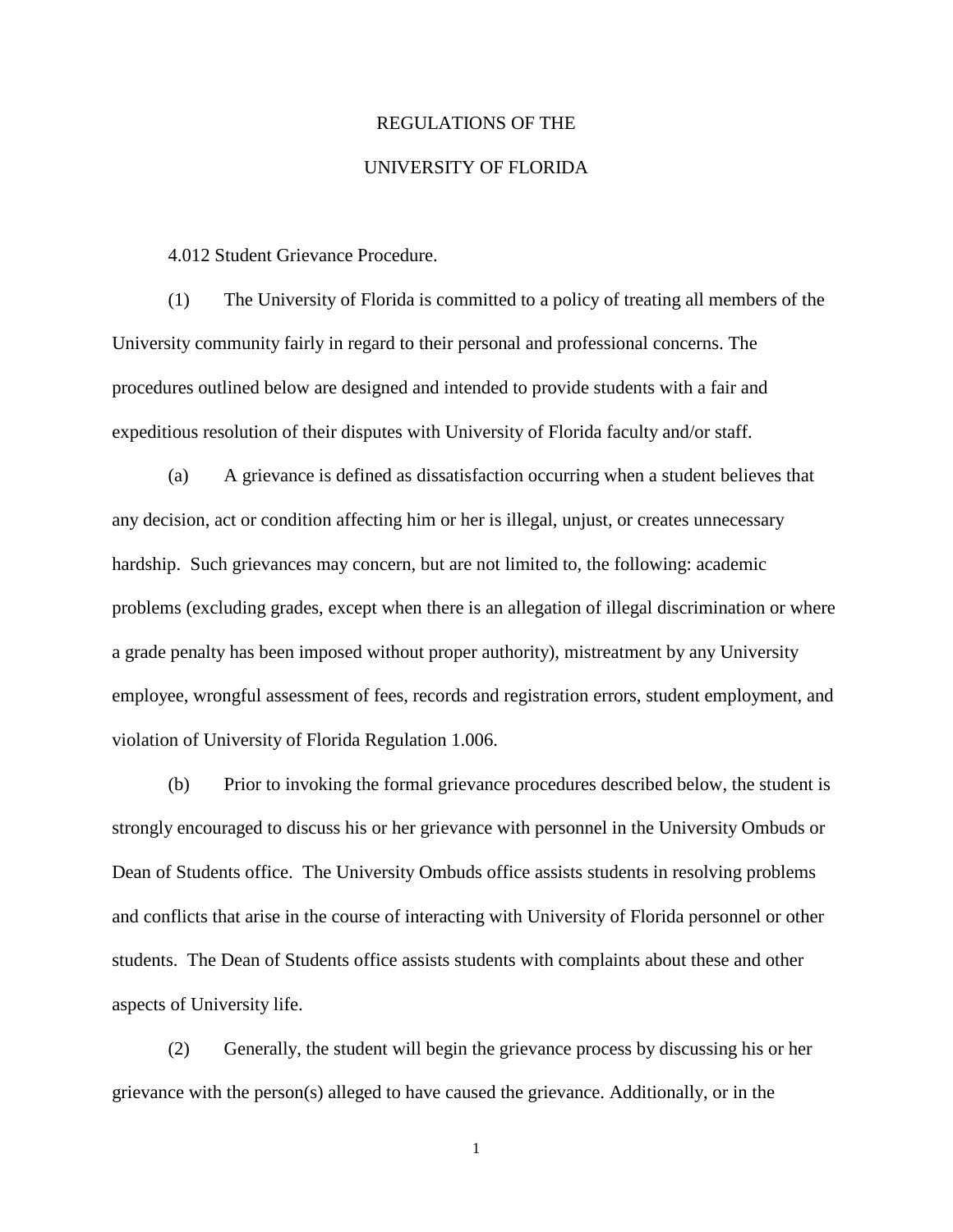alternative, the student may wish to present his or her grievance in writing to the person(s) alleged to have caused the grievance. In either case, the person alleged to have caused the grievance must respond to the student either orally or in writing.

(3) The discussion with the person alleged to have caused the grievance or, if the student elects not to have such a discussion, the filing of a written grievance with the appropriate supervisor should be held or filed by the aggrieved student as soon as the student first becomes aware of the act or condition that is the basis of the grievance. A student who has a discussion first should file a written grievance with the appropriate supervisor, if he or she intends to do so, promptly after the discussion.

(4) Initial Review.

(a) If a student decides not to present his or her grievance to the person alleged to have caused the grievance or if the student is not satisfied with the response, he or she may present the grievance in writing to the next level supervisor. The next level supervisor should conduct an informal investigation as warranted to resolve any factual disputes. Upon the student's request, the supervisor may appoint a fact-finding panel of no more than three (3) persons to conduct an investigation. The supervisor must state the terms and conditions of the investigation in a memorandum appointing the fact-finding panel. A fact-finding panel appointed hereunder shall have no authority to make recommendations or impose final action. The panel shall be limited to determining and presenting facts to the supervisor. If no fact-finding panel is formed, the supervisor shall be responsible for fact finding as well as otherwise disposing of the grievance.

(b) The supervisor's disposition of the grievance shall be reported to the student in writing and shall inform the student of the right to seek review by the appropriate Vice President

2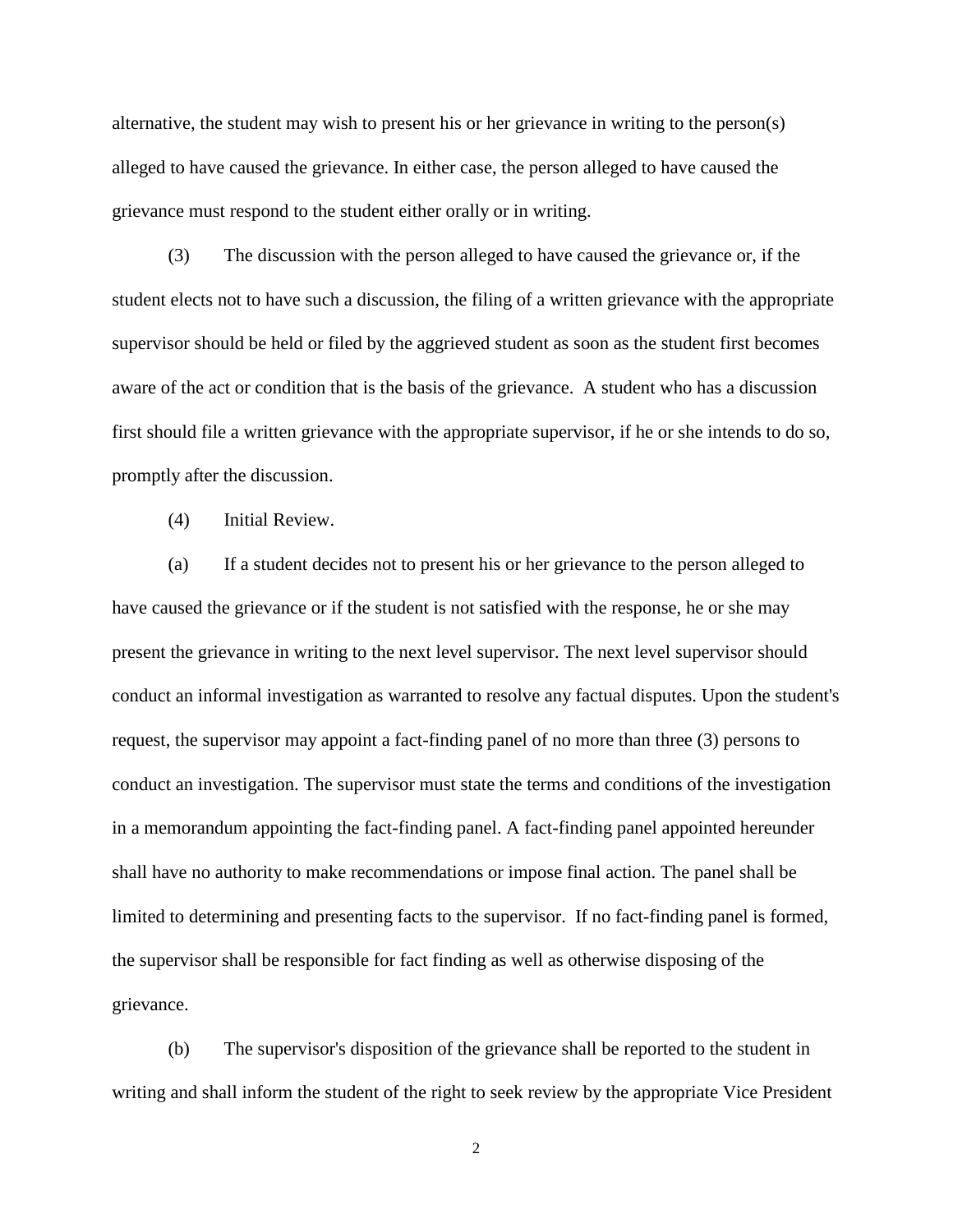or Dean of the Graduate School as indicated in subsection (4). The supervisor's response should be transmitted to the student within ten (10) business days from the date the written grievance was received if practicable. If the disposition extends beyond ten (10) business days the supervisor should inform the student of the delay and the expected response date.

(5) Appeal.

(a) Any student who is not satisfied with the response after the initial review may present the grievance in writing, together with the supervisor's written response to the grievance within five (5) business days of receipt thereof to the appropriate Vice President or Dean of the Graduate School as indicated below:

| Vice President                 | Nature of Grievance                                                                                                         |
|--------------------------------|-----------------------------------------------------------------------------------------------------------------------------|
|                                | <b>Academic Affairs</b><br>Library<br><b>Academic Records and Progress</b>                                                  |
| Dean of Graduate School        | Graduate Academic Records and Progress                                                                                      |
| Research                       | <b>Research Matters</b>                                                                                                     |
| <b>Chief Financial Officer</b> | Payment & Assessment of Fees                                                                                                |
|                                | <b>Business Affairs</b><br><b>University Police Department</b><br><b>Transportation and Parking</b><br><b>Campus Dining</b> |
| <b>Health Affairs</b>          | <b>Student Health Care Center</b>                                                                                           |
| <b>Student Affairs</b>         | Housing                                                                                                                     |
| <b>Enrollment Management</b>   | <b>Student Employment</b><br><b>Student Financial Aid</b><br>Registrar's Office                                             |
| <b>Human Resource Services</b> | Violation of Regulation 1.006                                                                                               |